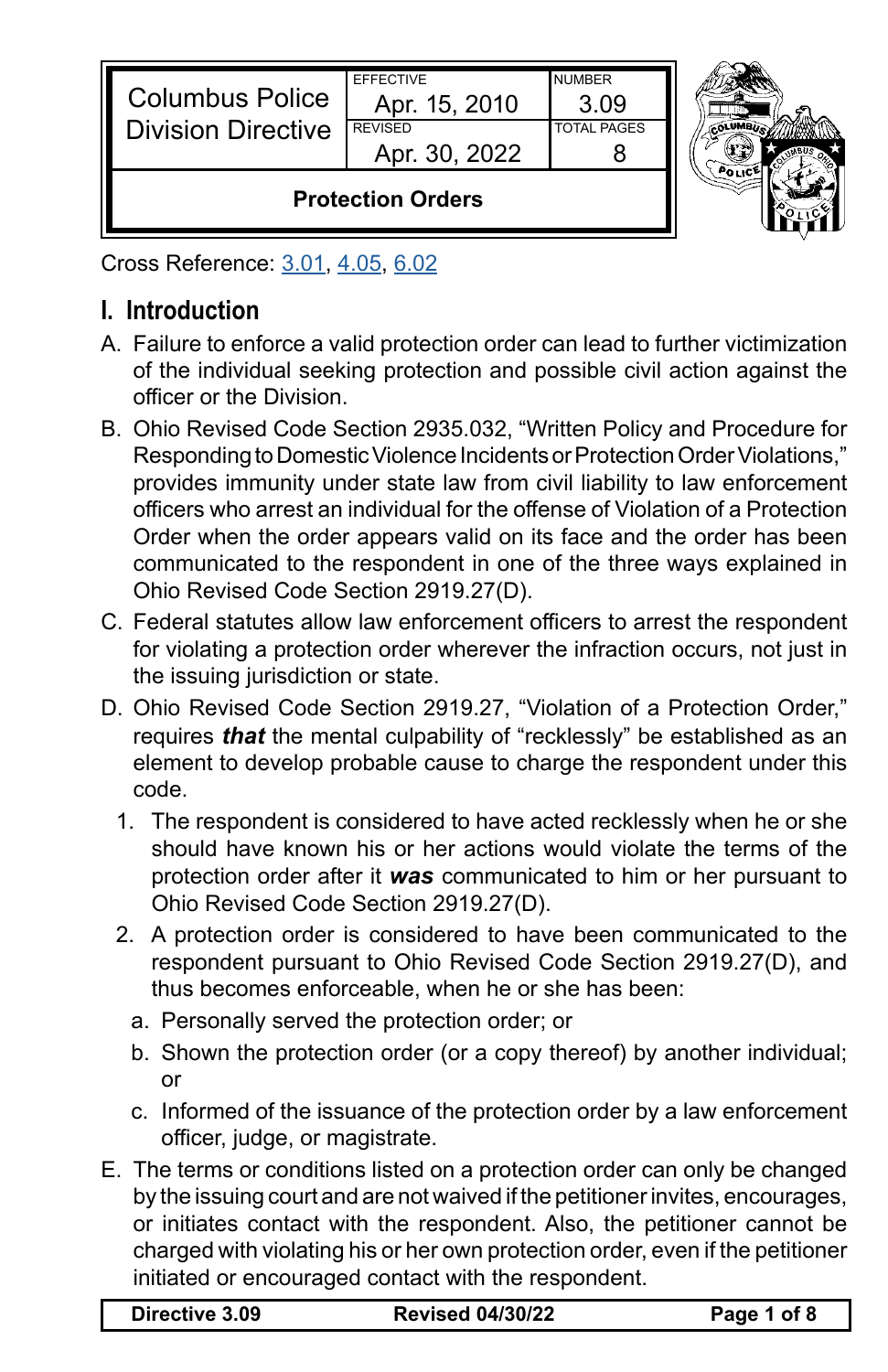# **II. Definitions**

- A. Domestic Violence Temporary Protection Order (DVTPO)
	- 1. A criminal order issued by either the Municipal or Common Pleas Court and accompanies a criminal charge.
	- 2. The parties involved were family or household members at the time of the offense.
	- 3. The order is valid only while the criminal charge is pending before the court.
	- 4. A DVTPO is enforceable upon being issued by the court and communicated to the respondent.
- B. Civil Protection Order (CPO)
	- 1. A civil order issued by the Domestic Relations Division of the Common Pleas Court.
	- 2. The involved parties are family or household members.
	- 3. A CPO is enforceable once the order has been communicated to the respondent.
	- 4. When a CPO and a DVTPO are both in effect, the CPO should be enforced over the DVTPO.
- C. Civil Stalking or Sexually-Oriented Offense Protection Order (SSOOPO)
	- 1. A civil order issued by the General Division of the Common Pleas Court to protect victims of stalking.
	- 2. The relationship between the involved parties is inconsequential.
	- 3. A SSOOPO is enforceable once the order has been communicated to the respondent.
- D. Criminal Protection Order (CRPO)
	- 1. A criminal order issued by either the Municipal or Common Pleas Court and accompanies a criminal charge.
	- 2. The parties involved are not family or household members.
	- 3. The order is only valid while the criminal charge is pending before the court.
	- 4. A CRPO is enforceable upon being issued by the court and communicated to the respondent.
- E. Juvenile Protection Order (JPO)
	- 1. A civil order issued by the Juvenile Division of the Common Pleas Court.
	- 2. The respondent is a juvenile.
	- 3. A JPO is enforceable once the order has been communicated to the respondent.

### *F. Dating Violence Civil Protection Order (DTCPO)*

*1. A civil order issued by the Domestic Relations Division of the Common Pleas Court.*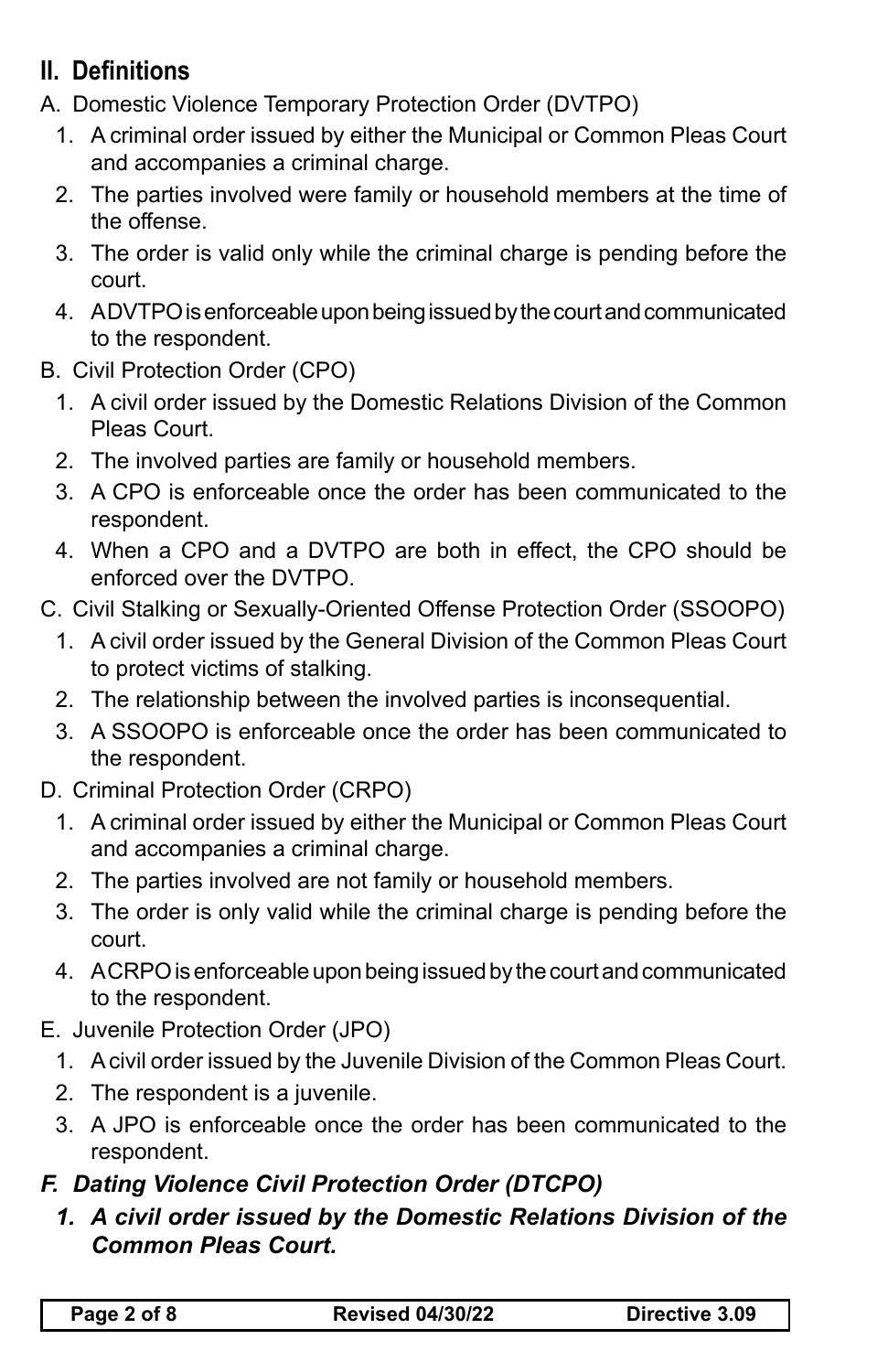- *2. The involved parties are adults who, at the time of the conduct in question, were involved in a dating relationship or who, within the twelve months preceding the conduct in question, were involved in a dating relationship.*
- *3. A DTCPO is enforceable once the order has been communicated to the respondent.*
- *G. Post-Conviction No Contact Order (NCO)*
	- *1. An order issued only post conviction by either the Municipal or Common Pleas Court.*
	- *2. No contact is allowed with the named protected party.*
	- *3. The order is valid only until the date on which probation ends unless otherwise indicated.*
	- *4. A Post-Conviction NCO is enforceable upon being issued by the court. Verification of communication to the respondent is not required.*
- *H.* Restraining Order
	- 1. An order issued out of a civil court action prohibiting the defendant from contacting, harassing, threatening, or abusing the petitioner.
	- 2. The respondent may not be arrested for the violation of a restraining order.
- *I.* Stay Away Order
	- 1. An order issued by a judge to a defendant to stay away from the victim as a condition of their bond.
	- 2. The respondent may not be arrested for the violation of a stay away order.

#### **III. Policy Statements**

- A. Sworn personnel shall enforce all terms and conditions of a valid protection order, including those issued in another jurisdiction or state, when there is probable cause that the protection order has been communicated to the respondent pursuant to Ohio Revised Code Section 2919.27(D). It is not necessary to possess a copy of the order to enforce a valid protection order.
- B. Arrest is the preferred course of action when there is probable cause that a suspect has violated the terms or conditions of a valid protection order. However, when the suspect is not present to be arrested, the preferred course of action is to file an arrest warrant.
- *C. Sworn personnel may arrest an individual when they have probable cause to believe that the individual has violated the terms of a Post-Conviction NCO. Sworn personnel should use their discretion in determining if making an arrest is appropriate and should consider the following:*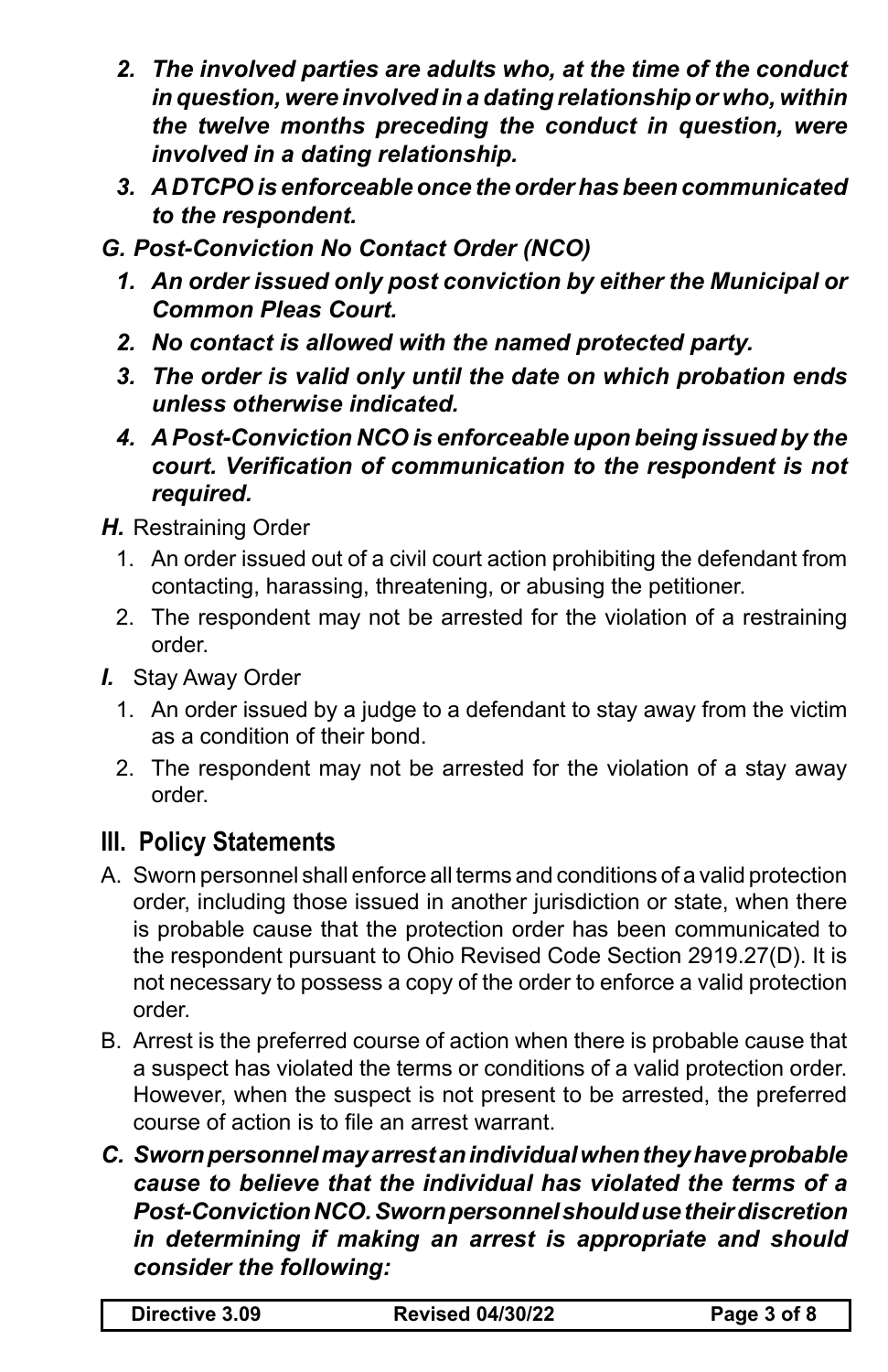- *1. Was the original offense an offense of violence?*
- *2. Does the officer believe the situation will turn violent?*
- *3. Has the individual repeatedly violated the terms of the Post-Conviction NCO?*
- *4. Has the individual refused the officer's orders to leave a location that the Post-Conviction NCO prohibits him or her from entering?*
- **D.** Protection Orders Issued by an Ohio Court

Sworn personnel shall verify that a protection order issued by an Ohio Court has been communicated to the respondent prior to any enforcement action for violation of the order.

- *E.* Protection Orders Issued by a Court Outside of Ohio
	- 1. Sworn personnel shall make a reasonable effort to verify that a protection order issued by a court outside of Ohio has been communicated to the respondent prior to any enforcement action for violation of the order.
	- 2. When verification of communication of a protection order issued by a state outside of Ohio cannot be made, a copy of a protection order shall be presumed valid on its face and shall be enforced when the copy shows the following:
		- a. Names of the involved parties,
		- b. Issue date,
		- c. The order has not expired,
		- d. Terms and conditions against the respondent are specified,
		- e. Name of the issuing court, and
		- f. A signature of a judicial officer.
	- 3. The following are not required of a victim's copy of a protection order to be considered valid:
		- a. Attached certification form,
		- b. Original signature of the issuing authority,
		- c. Raised seal or stamp from the issuing court, or
		- d. Registered with the enforcing jurisdiction.
- *F.* In situations where sworn personnel have reasonable suspicion that a protection order exists or a respondent has violated the terms or conditions of a protection order, sworn personnel shall follow the procedures of this directive and attempt to verify the terms, conditions, validity, and communication of the protection order.
- *G.* Recognizing that some citizens are unfamiliar with the technical names or terms of court orders, when there is reasonable suspicion that a court order exists, sworn personnel shall attempt to verify if the order is a protection order.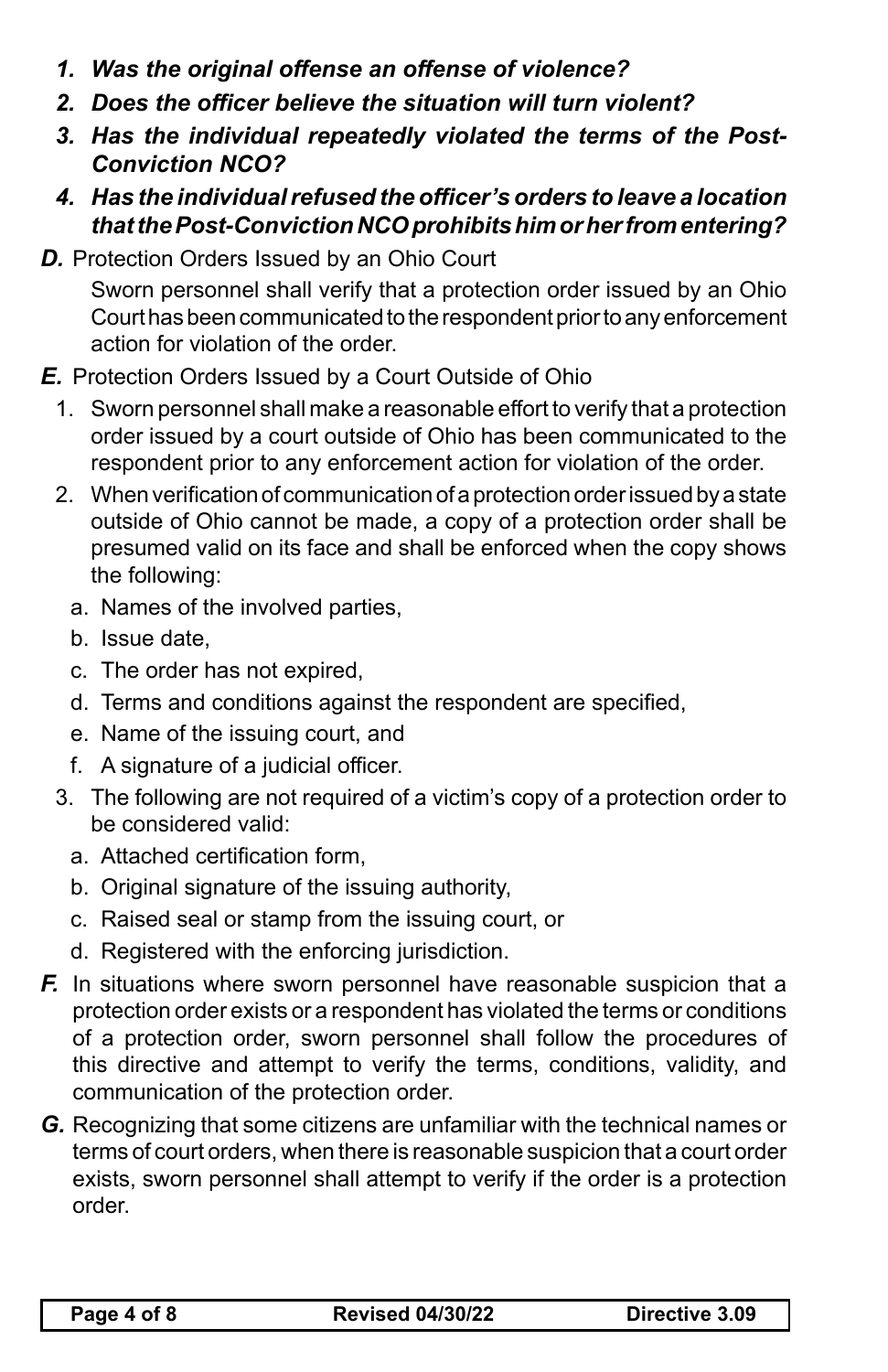- *H.* Sworn personnel shall complete an electronic report to document each incident investigated involving the possible violation of a protection order. This includes situations when there is a claim that a protection order exists, but there is no copy of the order and the order cannot be verified. Sworn personnel shall document all attempts to verify communication of a protection order in the electronic report.
- *I.* Sworn personnel shall complete an electronic report to document situations involving a restraining order or a stay away order, and instruct the victim to respond back to the court that issued the order or to contact the prosecutor's office if one was involved in the case.
- *J.* Sworn personnel will have developed probable cause that a suspect has violated the terms or conditions of a protection order when the victim or witness provides a written statement supporting such. However, it shall not be required that the victim provide a written statement, consent to charges, or sign a complaint as a prerequisite for filing charges.
- *K.* Sworn personnel shall document and explain in the electronic report the reasons when an arrest was not made or charges were not filed although there was probable cause the suspect violated a protection order.
- *L. Sworn personnel shall document and explain in the electronic report the reasons when an arrest was not made although there was probable cause the suspect violated a Post-Conviction NCO.*
- *M.* Sworn personnel shall comply with the "Domestic Violence" directive for incidents involving the violation of a protection order in which the suspect is a family or household member of the victim.
- *N.* Sworn personnel shall inform the respondent of the existence of the protection order and of the respondent's duty to refrain from any further contact with the petitioner when encountering a situation in which the petitioner has obtained a protection order, but the respondent has no knowledge of the order, and it has been verified that the order has not been communicated to the respondent. Sworn personnel shall *complete Form 10-D Notice to Respondent or Defendant and* document the communication of the protection order in the electronic report. Include the date, time, and location and whether a Cruiser Video System or Body-Worn Camera recording exists.
- *O.* In situations in which the petitioner or respondent requests police presence for purposes of meeting the other party or responding to a restricted location, sworn personnel shall strictly follow the terms and conditions of the protection order. In these situations, sworn personnel shall allow only actions permitted by the terms of protection order, and any terms or conditions not specifically mentioned in the order will be considered prohibited. For example, sworn personnel shall not facilitate the respondent being present within five-hundred feet of the petitioner to retrieve property unless the court has listed a time for this activity in the protection order and it is within the specified time period.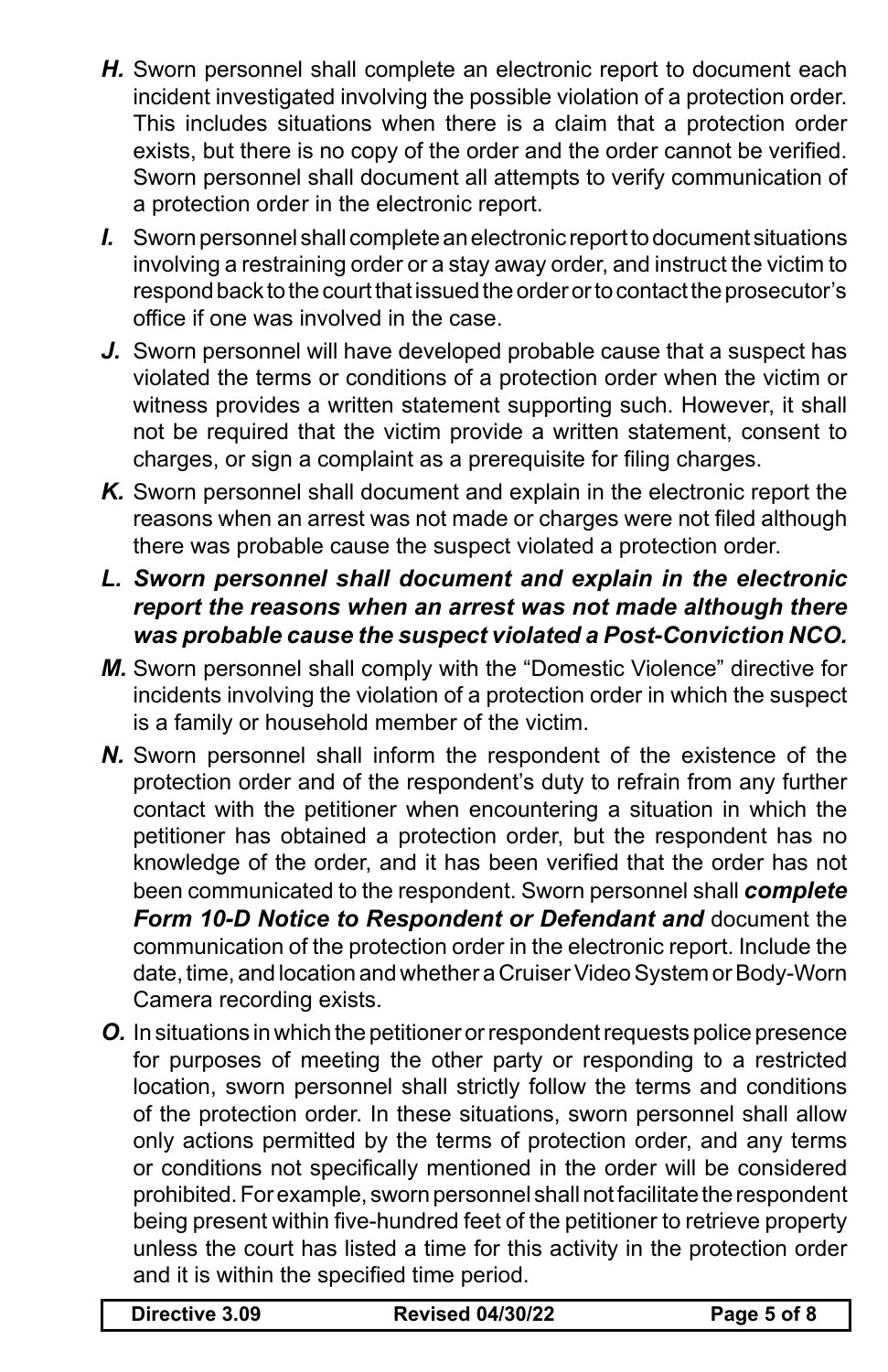# **IV. Procedures**

- A. Sworn Personnel
	- 1. Separate involved parties and prevent the suspect from approaching the victim or entering any place that may be restricted by the protection order.
	- 2. Check involved parties for outstanding warrants.
	- 3. Verify the validity of the protection order and determine if the order has been communicated to the respondent. Follow the procedures outlined in Section IV,C as appropriate. The Records Unit may be contacted to verify orders issued in Franklin County.
		- *a. If it is determined that a protection order issued by an Ohio court has not been communicated to the respondent:*
			- *(1) Complete Form 10-D Notice to Respondent or Defendant.*
			- *(2) Scan and email the form to CourtLiaison@columbuspolice. org.*
				- *(a) In the subject line of the email, include the type of form attached and the court that issued the protection order.*
				- *(b) Send the original form to the Court Liaison Section via interoffice mail.*
			- *(3) Complete a Miscellaneous Incident Report when the sole purpose of the report is to document the notification of a protection order to the respondent.*
	- *4. Verify the existence of the Post-Conviction NCO through the Records Unit.*
		- *a. When an arrest is made, follow the procedures in the "Arrest and Warrants" directive.*
		- *b. When no arrest is made complete a Miscellaneous Offense Report, refer the victim to contact the appropriate probation department for investigation, and follow the procedures in the "Arrest and Warrants" directive.*
	- *5.* If communication of an out-of-state protection order cannot be verified, use a copy of the order to determine if it is valid based on the criterion listed in Section III,*E*.
	- *6.* Take appropriate enforcement action.
	- *7.* Contact Communications Bureau personnel when a warrant is filed and request the following known information be broadcast on all patrol radio channels:
		- a. Suspect's name and physical description
		- b. Suspect's vehicle description
		- c. Suspect's address, location, or destination
		- d. Charges filed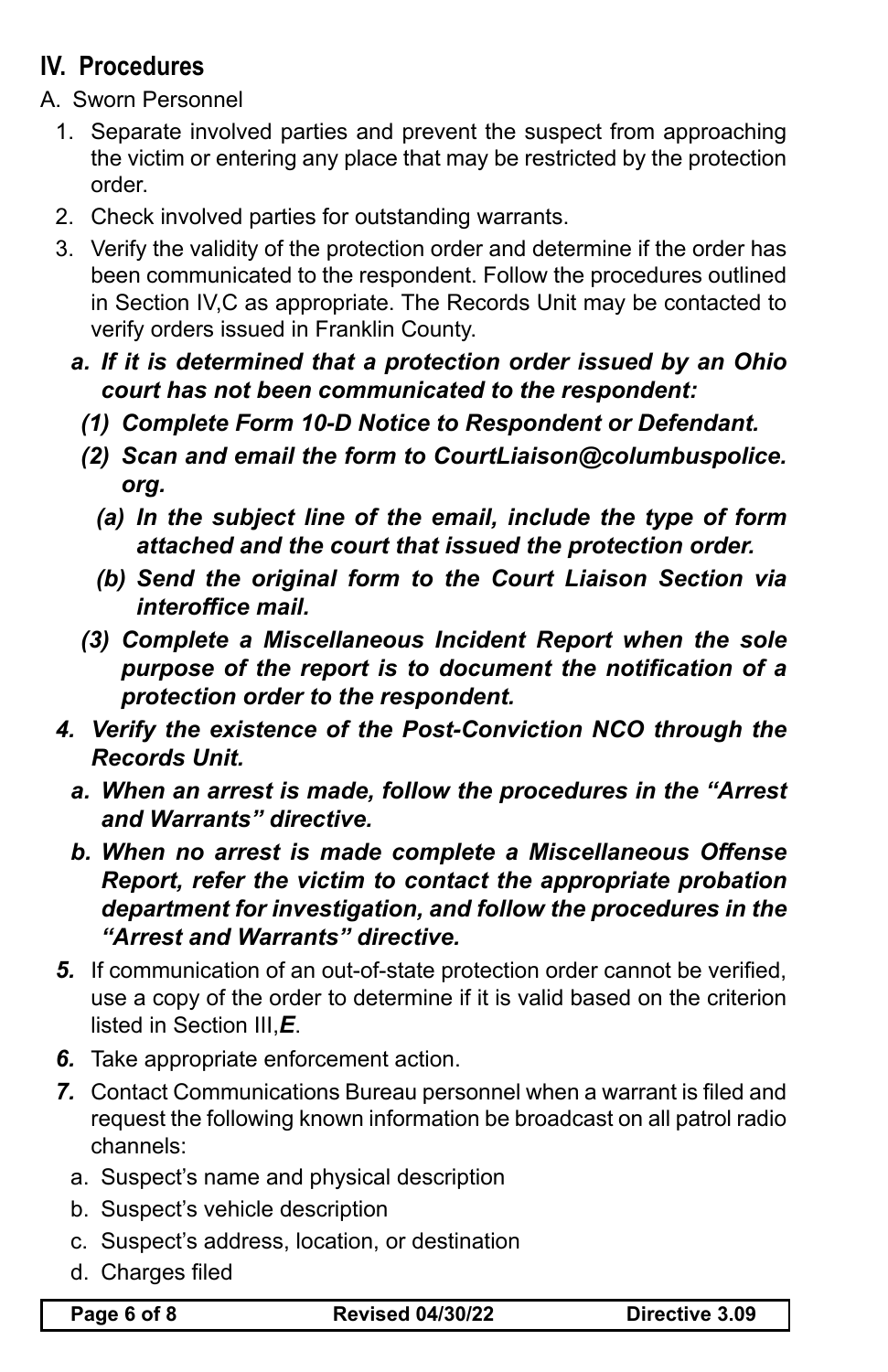- *8.* Document the following known information *on* the Arrest Information, form U.10-100, when an arrest is made or charges are filed:
	- a. Judge/Magistrate who issued the order
	- b. The court and county that issued the order
	- c. Case number
	- d. Date issued and date the order was communicated
	- e. Suspect's actions that violated the order
	- f. Name *of* the protected party whom the suspect contacted/violated
- *9. When a respondent surrenders deadly weapons, including firearms and ammunition, for protective custody pursuant to a civil or criminal protection order:*
	- *a. Complete Form 10-F Notice of Receipt.*
	- *b. Complete a Property Receipt, form S-36.116, and provide the respondent with a copy.*
	- *c. Scan and email the Form 10-F to CourtLiaison@columbuspolice. org.*
	- *(1) In the subject line of the email, include the type of form attached and the court that issued the protection order.*
	- *(2) Send the original form to the Court Liaison Section via interoffice mail.*
	- *d. Submit surrendered items to the Property Control Unit.*
- *10.*Complete an electronic report and include the actions taken to verify the communication and validity of a protection order and the results.
- B. Records Unit
	- 1. Verify protection orders issued in Franklin County by following the procedures outlined in Section IV,C,1 and Section IV,C,2.
	- *2. Verify the existance of a Post-Conviction NCO through LEADS.*
	- *3.* Notify requesting personnel of the verification results.
- C. Verifying Protection Orders
	- 1. Provide the following known information:
		- a. Type of protection order
		- b. Names of the involved parties
		- c. Case number
		- d. Issuing court
		- e. Issuing judge or magistrate
		- f. Date of filing